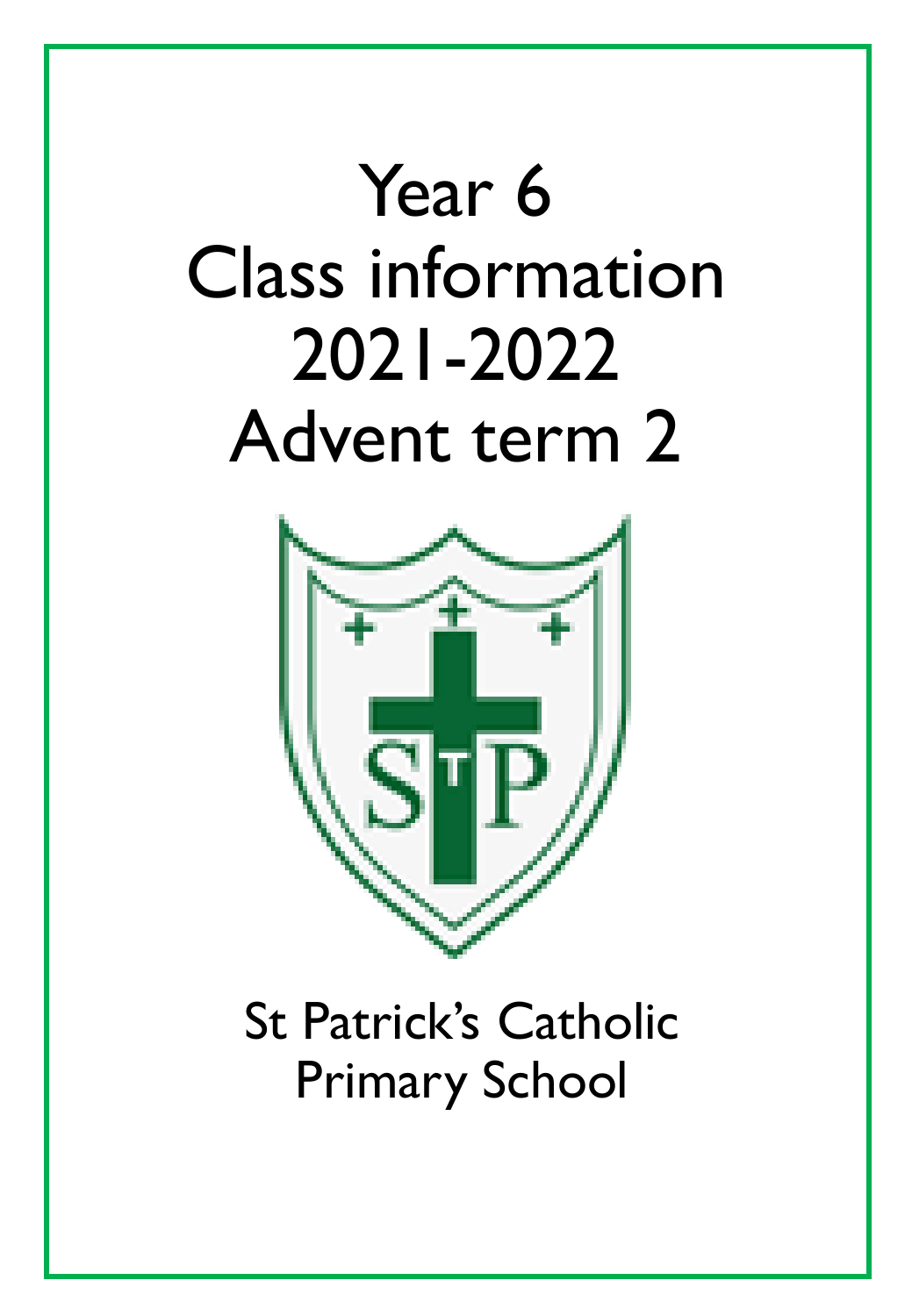# Year 6 Advent Term 2 2021-2022

### **What to bring to school**

- 2 water bottles
- Healthy snack no chocolate bars or sweets
- Outdoor shoes

### **Staff working in Y6**

Miss Godfrey, Mrs Lewis, Mrs Stevenson, Miss Caudwell and Mrs Pyatt

#### **PE Day**

Your child should wear their PE kit on Monday.

#### **What will we be doing this half term?**

| <b>English</b>                                                   | <b>Maths</b>                       | <b>RE</b>                                                                      |  |  |  |  |
|------------------------------------------------------------------|------------------------------------|--------------------------------------------------------------------------------|--|--|--|--|
| The Chocolate Tree<br>by Linda Lowery and<br><b>Richard Keep</b> | <b>Fractions</b><br>2.<br>Geometry | Loving<br><b>Vocation and</b><br>2.<br>commitment<br>3.<br><b>Expectations</b> |  |  |  |  |
| <b>Science</b>                                                   | <b>Topic - History</b>             | <b>PE</b>                                                                      |  |  |  |  |
| Light                                                            | The Maya<br>Civilisation           | <b>Fitness</b>                                                                 |  |  |  |  |

# **English**

Our class text for this half term is 'The Chocolate Tree' by Linda Lowery and Richard Keep. We will be writing in a range of different styles, including character descriptions, narratives and explanation texts.

### **Maths**

For the majority of this half term we will be focusing on fractions, including: simplifying, comparing, adding, subtracting, multiplying and dividing fractions. Following our fractions work, we will begin our Geometry unit, which focuses on reflecting and translating shapes in four quadrants.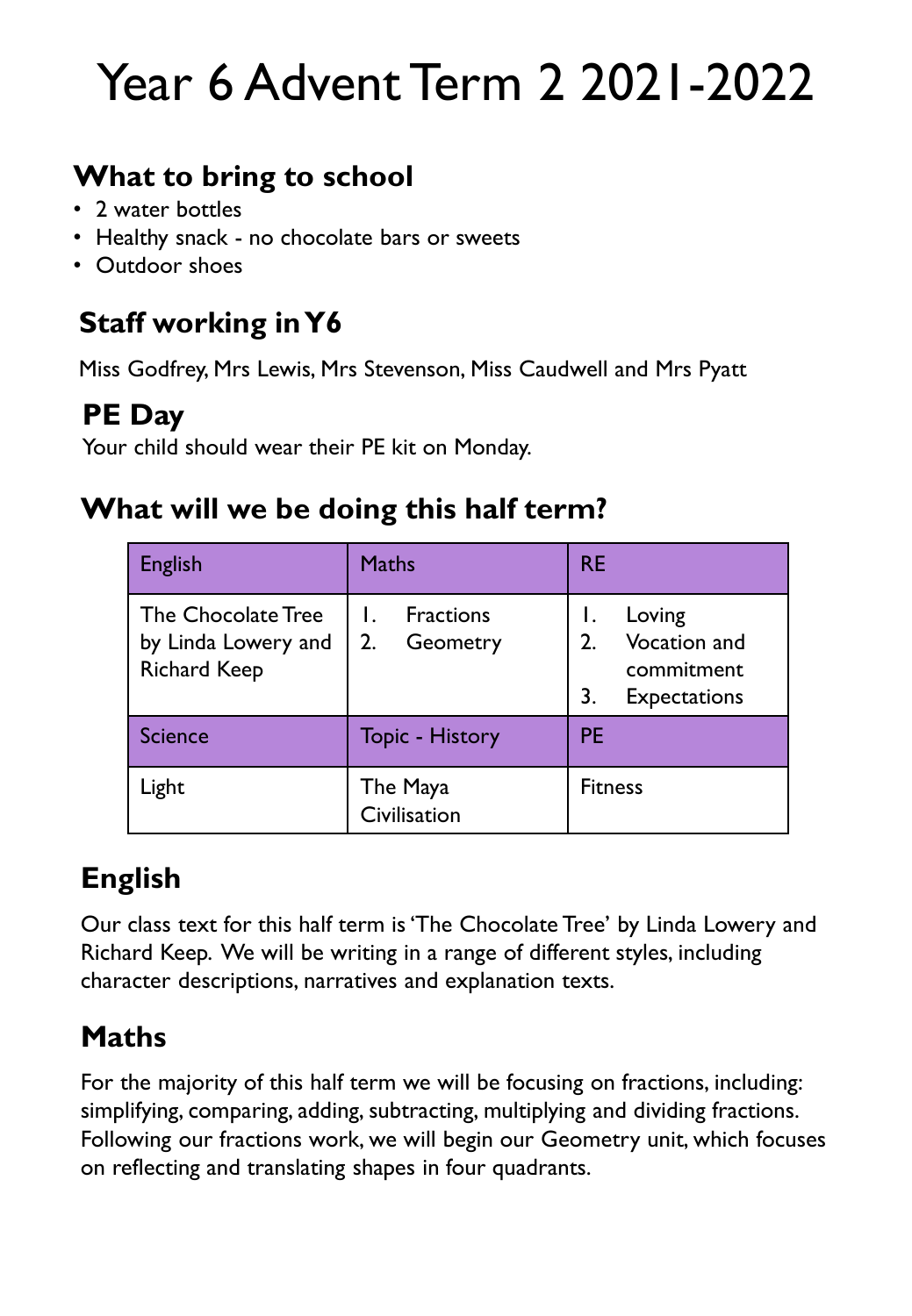# Year 6 Advent Term 2 2021-2022

#### English Vocab

| subjunctive | verb      | determiner  | object  |
|-------------|-----------|-------------|---------|
| conjunction | noun      | preposition | active  |
| explanation | adjective | subject     | passive |

#### Maths Vocab

| numerator   | simplify                    | quadrant  | coordinates |  |  |  |  |
|-------------|-----------------------------|-----------|-------------|--|--|--|--|
| denominator | mixed<br>number             | translate | horizontal  |  |  |  |  |
| factor      | <b>improper</b><br>fraction | reflect   | vertical    |  |  |  |  |

#### RE topic word

| unconditional | forgiveness | prodigal     | parable     |
|---------------|-------------|--------------|-------------|
| commitment    | vocation    | Ordination   | celibacy    |
| expectation   | Emmanuel    | Annunciation | Incarnation |

#### Science key words

| eyes         | filter    | reflection | spectrum |  |  |  |
|--------------|-----------|------------|----------|--|--|--|
| light        | periscope | refraction | prism    |  |  |  |
| light source | rainbow   | shadow     | symmetry |  |  |  |

#### Topic key words

| artefact     | dynasty       | kingdom | tomb           |
|--------------|---------------|---------|----------------|
| calendar     | empire        | maize   | <b>worship</b> |
| civilisation | hieroglyphics | temple  | <b>Maya</b>    |